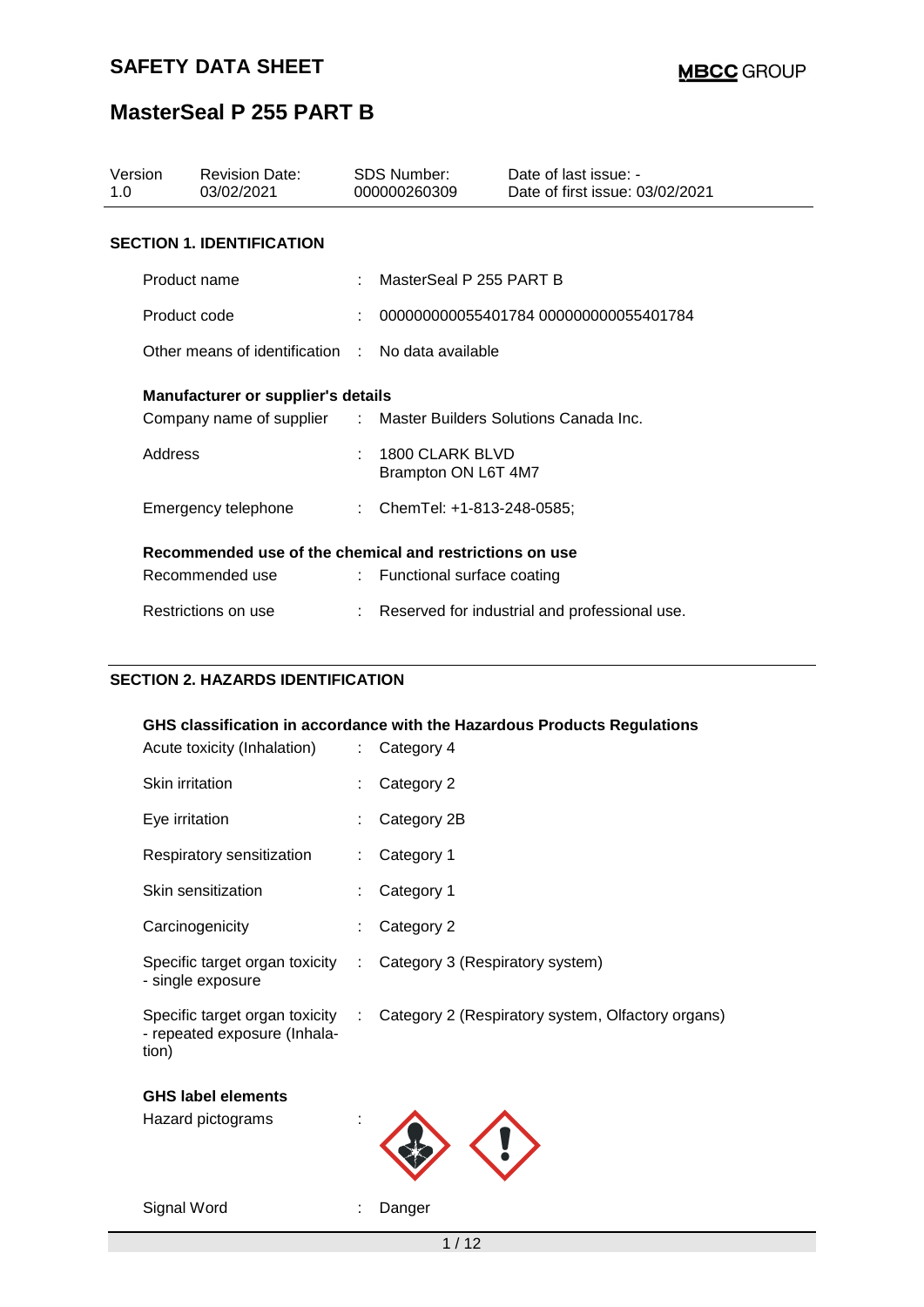| Version<br>1.0 | <b>Revision Date:</b><br>03/02/2021 | <b>SDS Number:</b><br>000000260309                                                                     | Date of last issue: -<br>Date of first issue: 03/02/2021                                                                                                                                                                                                                                                                                                                                                                                                                                                                                                                                     |
|----------------|-------------------------------------|--------------------------------------------------------------------------------------------------------|----------------------------------------------------------------------------------------------------------------------------------------------------------------------------------------------------------------------------------------------------------------------------------------------------------------------------------------------------------------------------------------------------------------------------------------------------------------------------------------------------------------------------------------------------------------------------------------------|
|                | <b>Hazard Statements</b>            | H332 Harmful if inhaled.<br>culties if inhaled.                                                        | H315 + H320 Causes skin and eye irritation.<br>H317 May cause an allergic skin reaction.<br>H334 May cause allergy or asthma symptoms or breathing diffi-<br>H335 May cause respiratory irritation.<br>H351 Suspected of causing cancer.<br>H373 May cause damage to organs (Respiratory system, Olfac-<br>tory organs) through prolonged or repeated exposure if inhaled.                                                                                                                                                                                                                   |
|                | <b>Precautionary Statements</b>     | ÷<br><b>Prevention:</b><br>and understood.<br>the workplace.<br>face protection.<br>tion.<br>Response: | P201 Obtain special instructions before use.<br>P202 Do not handle until all safety precautions have been read<br>P260 Do not breathe dust/ fume/ gas/ mist/ vapours/ spray.<br>P264 Wash skin thoroughly after handling.<br>P271 Use only outdoors or in a well-ventilated area.<br>P272 Contaminated work clothing must not be allowed out of<br>P280 Wear protective gloves/ protective clothing/ eye protection/<br>P285 In case of inadequate ventilation wear respiratory protec-                                                                                                      |
|                |                                     | doctor if you feel unwell.<br>to do. Continue rinsing.<br>attention.<br>attention.<br>tion.            | P302 + P352 IF ON SKIN: Wash with plenty of soap and water.<br>P304 + P340 + P312 IF INHALED: Remove person to fresh air<br>and keep comfortable for breathing. Call a POISON CENTER/<br>P305 + P351 + P338 IF IN EYES: Rinse cautiously with water<br>for several minutes. Remove contact lenses, if present and easy<br>P308 + P313 IF exposed or concerned: Get medical advice/<br>P333 + P313 If skin irritation or rash occurs: Get medical advice/<br>P337 + P313 If eye irritation persists: Get medical advice/ atten-<br>P362 Take off contaminated clothing and wash before reuse. |
|                |                                     | Storage:<br>tightly closed.<br>P405 Store locked up.                                                   | P403 + P233 Store in a well-ventilated place. Keep container                                                                                                                                                                                                                                                                                                                                                                                                                                                                                                                                 |
|                |                                     | Disposal:<br>posal plant.                                                                              | P501 Dispose of contents/ container to an approved waste dis-                                                                                                                                                                                                                                                                                                                                                                                                                                                                                                                                |

CONTAINS ISOCYANATES. INHALATION OF ISOCYANATE MISTS OR VAPORS MAY CAUSE RESPIRATORY IRRITATION, BREATHLESSNESS, CHEST DISCOMFORT AND REDUCED PULMONARY FUNCTION. OVEREXPOSURE WELL ABOVE THE PEL MAY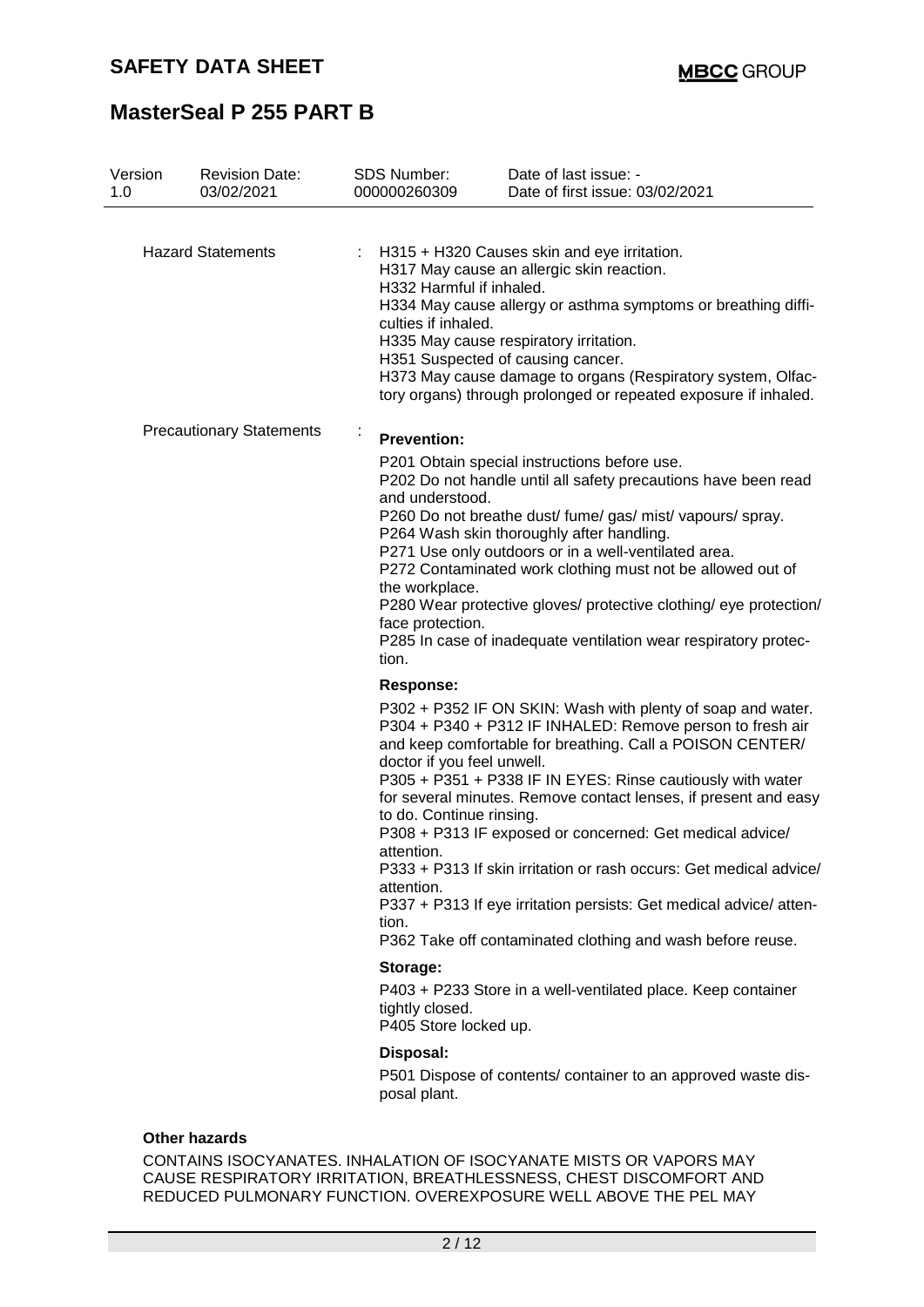| Version | <b>Revision Date:</b> | <b>SDS Number:</b> | Date of last issue: -           |
|---------|-----------------------|--------------------|---------------------------------|
| 1.0     | 03/02/2021            | 000000260309       | Date of first issue: 03/02/2021 |

RESULT IN BRONCHITIS, BRONCHIAL SPASMS AND PULMONARY EDEMA. LONG-TERM EXPOSURE TO ISOCYANATES HAS BEEN REPORTED TO CAUSE LUNG DAMAGE, INCLUDING REDUCED LUNG FUNCTION WHICH MAY BE PERMANENT. ACUTE OR CHRONIC OVEREXPOSURE TO ISOCYANATES MAY CAUSE SENSITIZATION IN SOME INDIVIDUALS, RESULTING IN ALLERGIC RESPIRATORY REACTIONS INCLUDING WHEEZING, SHORTNESS OF BREATH AND DIFFICULTY BREATHING. ANIMAL TESTS INDICATE THAT SKIN CONTACT MAY PLAY A ROLE IN CAUSING RESPIRATORY SENSITIZATION.

#### **SECTION 3. COMPOSITION/INFORMATION ON INGREDIENTS**

Chemical nature : polyurethane component

### **Components**

| Chemical name                                                                                                                        | CAS-No.    | Concentration (% w/w) |
|--------------------------------------------------------------------------------------------------------------------------------------|------------|-----------------------|
| Diphenylmethane-4,4'-diisocyanate<br>(MDI)                                                                                           | 101-68-8   | $>= 50 - < 70$        |
| Isocyanic acid, polymethylenepoly-<br>phenylene ester (P-MDI)                                                                        | 9016-87-9  | $>= 30 - 50$          |
| Methylenediphenyl diisocyanate                                                                                                       | 26447-40-5 | $>= 10 - 20$          |
| Isocyanic acid, polymethylenepoly-<br>phenylene ester, polymer with.alpha.-<br>hydro-.omega.-hydroxypoly(oxy-1,2-<br>ethanediyl)     | 57636-09-6 | $>= 1 - 5$            |
| 1,3-Diazetidine-2,4-dione, 1,3-bis[4-<br>[(4-isocyanatophenyl)methyl]phenyl]-<br>A atual sansantustian is withhald as a tuada sasuat | 17589-24-1 | $>= 0.1 - 1.1$        |

Actual concentration is withheld as a trade secret

#### **SECTION 4. FIRST AID MEASURES**

| General advice                                                    |    | : First aid personnel should pay attention to their own safety.<br>Immediately remove contaminated clothing.                                                                                                              |
|-------------------------------------------------------------------|----|---------------------------------------------------------------------------------------------------------------------------------------------------------------------------------------------------------------------------|
| If inhaled                                                        |    | : If difficulties occur after vapour/aerosol has been inhaled,<br>remove to fresh air and seek medical attention.                                                                                                         |
| In case of skin contact                                           |    | : After contact with skin, wash immediately with plenty of water<br>and soap.<br>Under no circumstances should organic solvent be used.<br>If irritation develops, seek medical attention.                                |
| In case of eye contact                                            |    | : Hold eyes open and rinse slowly and gently with water for 15<br>to 20 minutes. Remove contact lenses, if present, after first 5<br>minutes, then continue rinsing.<br>If eye irritation persists, consult a specialist. |
| If swallowed                                                      | ÷. | Immediately rinse mouth and then drink 200-300 ml of water,<br>seek medical attention.<br>Do NOT induce vomiting.                                                                                                         |
| Most important symptoms<br>and effects, both acute and<br>delayed |    | : Causes skin and eye irritation.<br>May cause an allergic skin reaction.<br>Harmful if inhaled.                                                                                                                          |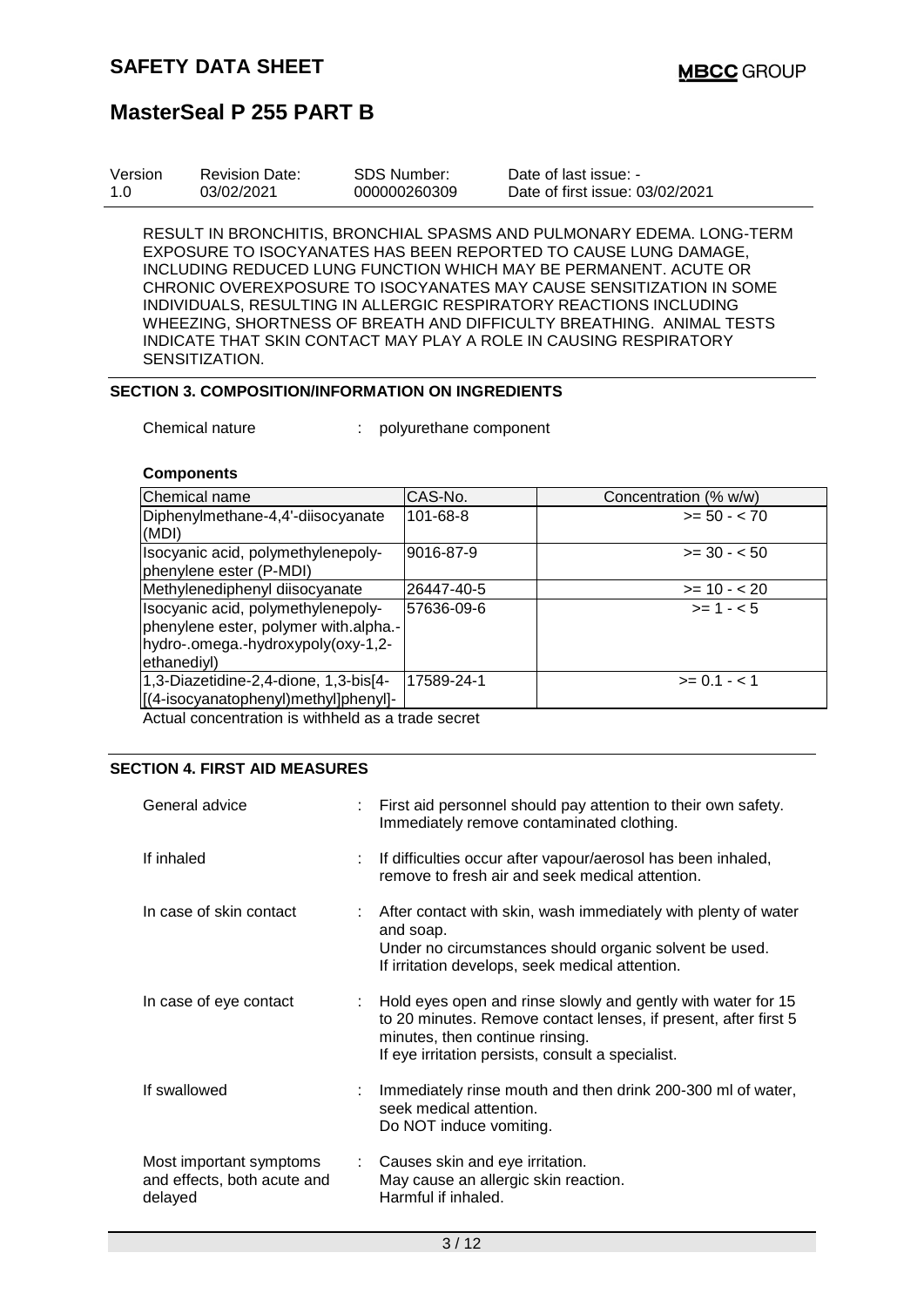| Version<br>1.0 |                   | <b>Revision Date:</b><br>03/02/2021      |    | SDS Number:<br>000000260309                                                                                                                                                                  | Date of last issue: -<br>Date of first issue: 03/02/2021                                                                                                                                                                                                                                                |  |
|----------------|-------------------|------------------------------------------|----|----------------------------------------------------------------------------------------------------------------------------------------------------------------------------------------------|---------------------------------------------------------------------------------------------------------------------------------------------------------------------------------------------------------------------------------------------------------------------------------------------------------|--|
|                |                   |                                          |    | May cause allergy or asthma symptoms or breathing difficul-<br>May cause respiratory irritation.<br>Suspected of causing cancer.<br>May cause damage to organs through prolonged or repeated |                                                                                                                                                                                                                                                                                                         |  |
|                |                   | Notes to physician                       |    | Treat symptomatically.                                                                                                                                                                       |                                                                                                                                                                                                                                                                                                         |  |
|                |                   | <b>SECTION 5. FIRE-FIGHTING MEASURES</b> |    |                                                                                                                                                                                              |                                                                                                                                                                                                                                                                                                         |  |
|                |                   | Suitable extinguishing media             |    | Foam<br>Water spray<br>Dry powder<br>Carbon dioxide (CO2)                                                                                                                                    |                                                                                                                                                                                                                                                                                                         |  |
|                | media             | Unsuitable extinguishing                 | ÷  | water jet                                                                                                                                                                                    |                                                                                                                                                                                                                                                                                                         |  |
|                | fighting          | Specific hazards during fire             | ÷. |                                                                                                                                                                                              | See SDS section 10 - Stability and reactivity.                                                                                                                                                                                                                                                          |  |
|                | ucts              | Hazardous combustion prod-               | ÷  | harmful vapours<br>nitrogen oxides<br>fumes/smoke<br>carbon black<br>carbon oxides                                                                                                           |                                                                                                                                                                                                                                                                                                         |  |
|                |                   | Further information                      |    | the fire conditions.<br>accordance with official regulations.                                                                                                                                | The degree of risk is governed by the burning substance and<br>If exposed to fire, keep containers cool by spraying with water.<br>Collect contaminated extinguishing water separately, do not<br>allow to reach sewage or effluent systems.<br>Contaminated extinguishing water must be disposed of in |  |
|                | for fire-fighters | Special protective equipment :           |    |                                                                                                                                                                                              | Wear a self-contained breathing apparatus.                                                                                                                                                                                                                                                              |  |

### **SECTION 6. ACCIDENTAL RELEASE MEASURES**

| Personal precautions, protec- :<br>tive equipment and emer-<br>gency procedures | Do not breathe vapour/aerosol/spray mists.<br>Wear eye/face protection.<br>If exposed to high vapour concentration, leave area immedi-<br>ately.<br>Use personal protective clothing.<br>Handle in accordance with good building materials hygiene<br>and safety practice. |
|---------------------------------------------------------------------------------|----------------------------------------------------------------------------------------------------------------------------------------------------------------------------------------------------------------------------------------------------------------------------|
| Environmental precautions                                                       | : Contain contaminated water/firefighting water.<br>Do not discharge into drains/surface waters/groundwater.                                                                                                                                                               |
| Methods and materials for                                                       | Soak up with inert absorbent material (e.g. sand, silica gel,                                                                                                                                                                                                              |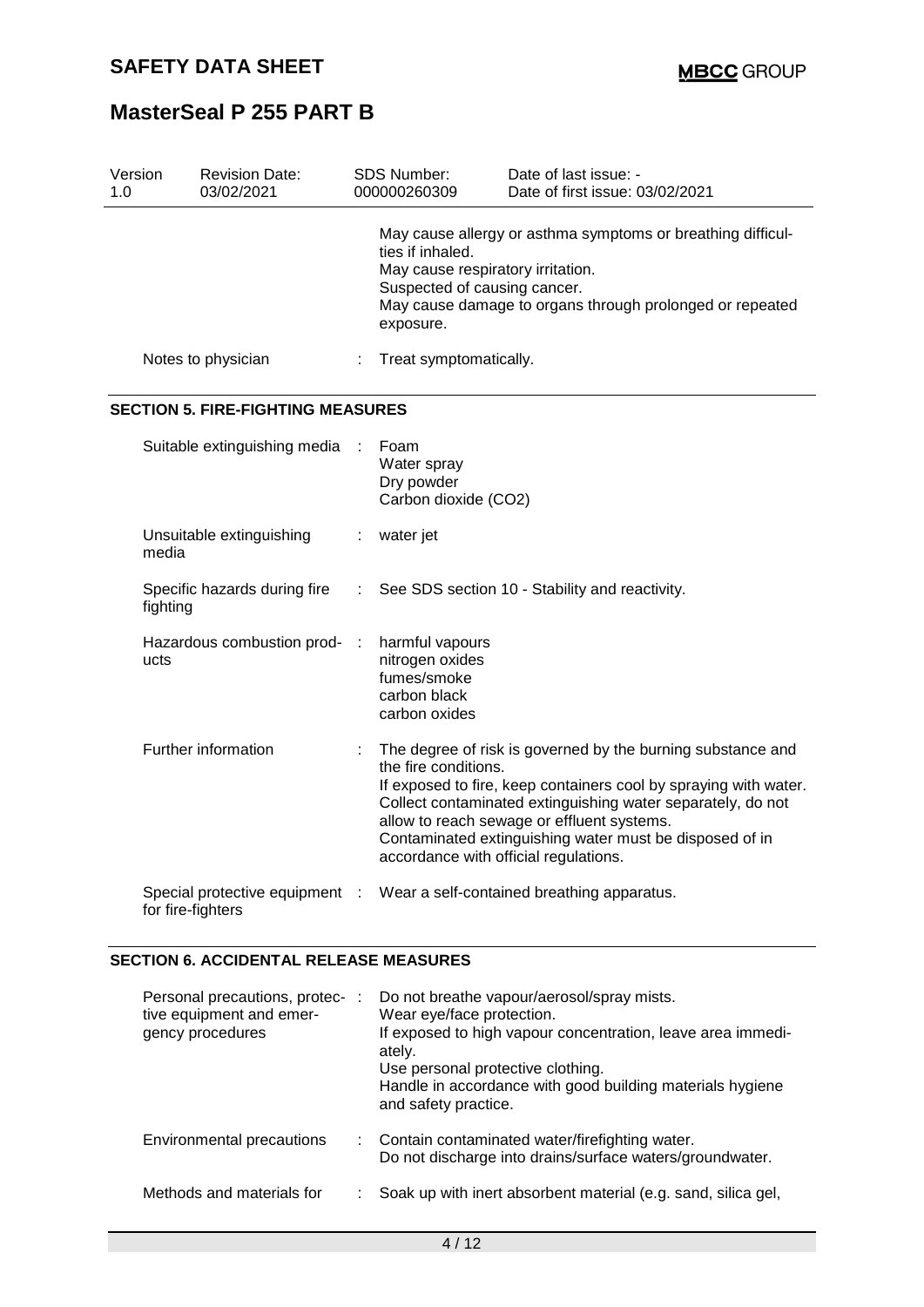| Version<br>1.0 | <b>Revision Date:</b><br>03/02/2021                |                               | SDS Number:<br>000000260309                                                                                                                                                                                                                                                                                                                                                                                                                                                                                                                                                                                                                        | Date of last issue: -<br>Date of first issue: 03/02/2021                                                                 |  |  |  |
|----------------|----------------------------------------------------|-------------------------------|----------------------------------------------------------------------------------------------------------------------------------------------------------------------------------------------------------------------------------------------------------------------------------------------------------------------------------------------------------------------------------------------------------------------------------------------------------------------------------------------------------------------------------------------------------------------------------------------------------------------------------------------------|--------------------------------------------------------------------------------------------------------------------------|--|--|--|
|                | containment and cleaning up                        |                               | acid binder, universal binder, sawdust).<br>Keep in suitable, closed containers for disposal.                                                                                                                                                                                                                                                                                                                                                                                                                                                                                                                                                      |                                                                                                                          |  |  |  |
|                | <b>SECTION 7. HANDLING AND STORAGE</b>             |                               |                                                                                                                                                                                                                                                                                                                                                                                                                                                                                                                                                                                                                                                    |                                                                                                                          |  |  |  |
|                | Advice on protection against<br>fire and explosion |                               |                                                                                                                                                                                                                                                                                                                                                                                                                                                                                                                                                                                                                                                    | Normal measures for preventive fire protection.                                                                          |  |  |  |
|                | Advice on safe handling                            |                               | Avoid formation of aerosol.<br>Do not breathe vapors/dust.<br>Avoid exposure - obtain special instructions before use.<br>Avoid contact with skin and eyes.<br>For personal protection see section 8.<br>Smoking, eating and drinking should be prohibited in the ap-<br>plication area.<br>Provide sufficient air exchange and/or exhaust in work rooms.<br>Dispose of rinse water in accordance with local and national<br>regulations.<br>Persons susceptible to skin sensitization problems or asthma,<br>allergies, chronic or recurrent respiratory disease should not<br>be employed in any process in which this mixture is being<br>used. |                                                                                                                          |  |  |  |
|                | Conditions for safe storage                        |                               | Keep container tightly closed in a dry and well-ventilated<br>place.<br>Observe label precautions.<br>Electrical installations / working materials must comply with<br>the technological safety standards.                                                                                                                                                                                                                                                                                                                                                                                                                                         |                                                                                                                          |  |  |  |
|                | Further information on stor-<br>age conditions     | Protect from direct sunlight. |                                                                                                                                                                                                                                                                                                                                                                                                                                                                                                                                                                                                                                                    | Keep only in the original container in a cool, dry, well-<br>ventilated place away from ignition sources, heat or flame. |  |  |  |
|                | Recommended storage tem-<br>perature               | - 11                          | 16 - 27 °C                                                                                                                                                                                                                                                                                                                                                                                                                                                                                                                                                                                                                                         |                                                                                                                          |  |  |  |
|                | Further information on stor-<br>age stability      |                               |                                                                                                                                                                                                                                                                                                                                                                                                                                                                                                                                                                                                                                                    | No decomposition if stored and applied as directed.                                                                      |  |  |  |

## **SECTION 8. EXPOSURE CONTROLS/PERSONAL PROTECTION**

### **Ingredients with workplace control parameters**

| Components                                  | CAS-No.  | Value type<br>(Form of<br>exposure) | Control parame-<br>ters / Permissible<br>concentration | <b>Basis</b>    |
|---------------------------------------------|----------|-------------------------------------|--------------------------------------------------------|-----------------|
| Diphenylmethane-4,4'-<br>diisocyanate (MDI) | 101-68-8 | <b>TWA value</b>                    | 0.005 ppm                                              | <b>ACGIHTLV</b> |
|                                             |          | <b>REL</b> value                    | $0.005$ ppm<br>$0.05$ mg/m $3$                         | <b>NIOSH</b>    |
|                                             |          | Ceil Time                           | $0.020$ ppm<br>$0.2$ mg/m $3$                          | <b>NIOSH</b>    |
|                                             |          | <b>CLV</b>                          | $0.02$ ppm                                             | 29 CFR          |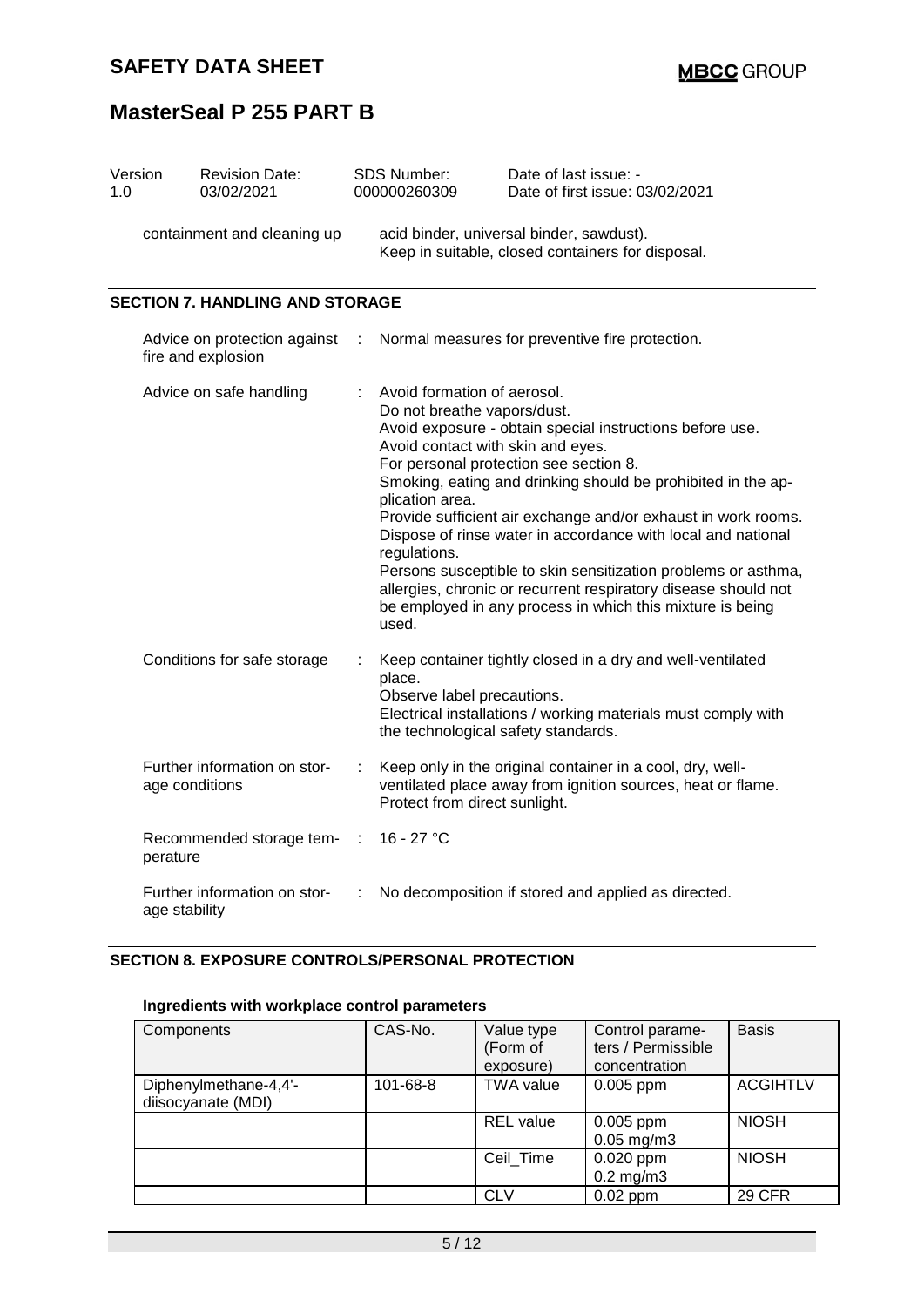| Version<br>1.0 | <b>Revision Date:</b><br>03/02/2021                       | <b>SDS Number:</b><br>000000260309            |                                                                     | Date of last issue: -<br>Date of first issue: 03/02/2021                                                                                                                                                                    |                                             |  |
|----------------|-----------------------------------------------------------|-----------------------------------------------|---------------------------------------------------------------------|-----------------------------------------------------------------------------------------------------------------------------------------------------------------------------------------------------------------------------|---------------------------------------------|--|
|                |                                                           |                                               |                                                                     | $0.2$ mg/m $3$                                                                                                                                                                                                              | 1910.1000<br>$(Table Z-1)$                  |  |
|                |                                                           |                                               | <b>CLV</b>                                                          | 0.02 ppm<br>$0.2$ mg/m $3$                                                                                                                                                                                                  | <b>29 CFR</b><br>1910.1000<br>(Table Z-1-A) |  |
|                |                                                           |                                               | <b>TWA</b>                                                          | 0.005 ppm<br>$0.05$ mg/m $3$                                                                                                                                                                                                | CA AB OEL                                   |  |
|                |                                                           |                                               | <b>TWA</b>                                                          | 0.005 ppm                                                                                                                                                                                                                   | CA BC OEL                                   |  |
|                |                                                           |                                               | $\mathsf{C}$                                                        | $0.01$ ppm                                                                                                                                                                                                                  | CA BC OEL                                   |  |
|                |                                                           |                                               | <b>TWA</b>                                                          | 0.005 ppm                                                                                                                                                                                                                   | CA ON OEL                                   |  |
|                |                                                           |                                               | C                                                                   | $0.02$ ppm                                                                                                                                                                                                                  | CA ON OEL                                   |  |
|                |                                                           |                                               | <b>TWAEV</b>                                                        | 0.005 ppm<br>0.051 mg/m3                                                                                                                                                                                                    | CA QC OEL                                   |  |
|                |                                                           |                                               | <b>TWA</b>                                                          | 0.005 ppm                                                                                                                                                                                                                   | <b>ACGIH</b>                                |  |
| MDI)           | Isocyanic acid, polymeth-<br>ylenepolyphenylene ester (P- | 9016-87-9                                     | <b>TWA</b>                                                          | 0.005 ppm<br>$0.07$ mg/m3                                                                                                                                                                                                   | CA AB OEL                                   |  |
|                |                                                           |                                               | <b>TWAEV</b>                                                        | 0.005 ppm<br>0.051 mg/m3                                                                                                                                                                                                    | CA QC OEL                                   |  |
|                |                                                           |                                               | <b>TWA</b>                                                          | 0.005 ppm                                                                                                                                                                                                                   | CA BC OEL                                   |  |
|                |                                                           |                                               | $\mathsf{C}$                                                        | $0.01$ ppm                                                                                                                                                                                                                  | CA BC OEL                                   |  |
|                | Respiratory protection                                    | sary.                                         |                                                                     | Wear a NIOSH-certified (or equivalent) respirator as neces-                                                                                                                                                                 |                                             |  |
|                | Hand protection                                           |                                               |                                                                     |                                                                                                                                                                                                                             |                                             |  |
|                | Remarks                                                   | versity of types.                             |                                                                     | Wear chemical resistant protective gloves. Manufacturer's<br>directions for use should be observed because of great di-                                                                                                     |                                             |  |
|                | Eye protection                                            |                                               | Safety glasses with side-shields.                                   |                                                                                                                                                                                                                             |                                             |  |
|                | Skin and body protection                                  |                                               | Impermeable protective clothing<br>boots, chemical-protection suit. | Body protection must be chosen depending on activity and<br>possible exposure, e.g. head protection, apron, protective                                                                                                      |                                             |  |
|                | Protective measures                                       | and safety practice.                          | Do not inhale gases/vapours/aerosols.                               | Avoid contact with the skin, eyes and clothing.<br>Avoid exposure - obtain special instructions before use.<br>Handle in accordance with good building materials hygiene<br>Wearing of closed work clothing is recommended. |                                             |  |
|                | Hygiene measures                                          | the end of the shift.<br>care agents applied. | When using, do not eat, drink or smoke.                             | Hands and/or face should be washed before breaks and at<br>At the end of the shift the skin should be cleaned and skin-                                                                                                     |                                             |  |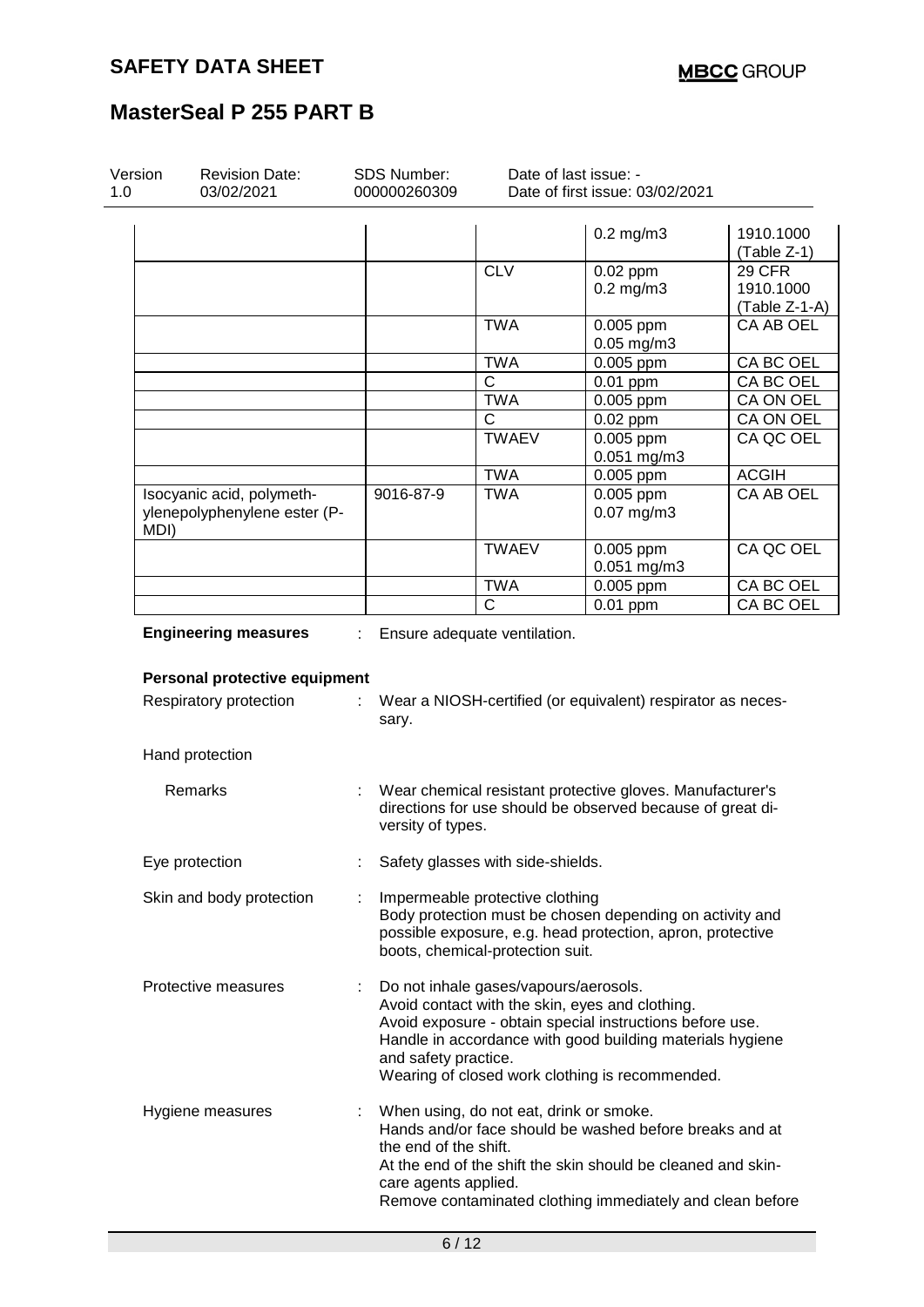| 1.0 | Version         | <b>Revision Date:</b><br>03/02/2021                 |    | <b>SDS Number:</b><br>000000260309 | Date of last issue: -<br>Date of first issue: 03/02/2021                                                |
|-----|-----------------|-----------------------------------------------------|----|------------------------------------|---------------------------------------------------------------------------------------------------------|
|     |                 |                                                     |    | re-use or dispose it if necessary. | Gloves must be inspected regularly and prior to each use.<br>Replace if necessary (e.g. pinhole leaks). |
|     |                 | <b>SECTION 9. PHYSICAL AND CHEMICAL PROPERTIES</b>  |    |                                    |                                                                                                         |
|     | Appearance      |                                                     | ÷. | liquid                             |                                                                                                         |
|     | Color           |                                                     |    | dark amber                         |                                                                                                         |
|     | Odor            |                                                     |    | faintly aromatic                   |                                                                                                         |
|     |                 | <b>Odor Threshold</b>                               |    | not determined                     |                                                                                                         |
|     | pH              |                                                     |    | No data available                  |                                                                                                         |
|     |                 | Freezing point                                      |    | approx. 2 °C                       |                                                                                                         |
|     | Melting point   |                                                     |    | approx. 2 °C                       |                                                                                                         |
|     | Boiling point   |                                                     |    | 200 °C<br>(7 hPa)                  |                                                                                                         |
|     | Flash point     |                                                     |    | 204.44 °C                          |                                                                                                         |
|     |                 | Evaporation rate                                    |    | No data available                  |                                                                                                         |
|     |                 | Flammability (liquids)                              |    |                                    | Not classified as a flammability hazard                                                                 |
|     |                 | Upper explosion limit / Upper<br>flammability limit | ÷  |                                    | No applicable information available.                                                                    |
|     |                 | Lower explosion limit / Lower<br>flammability limit | ÷  |                                    | No applicable information available.                                                                    |
|     |                 | Vapor pressure                                      |    | 0.00001 mmHg (20 $°C$ )            |                                                                                                         |
|     |                 | Relative vapor density                              |    | Heavier than air.                  |                                                                                                         |
|     |                 | Relative density                                    |    | 1.2365                             |                                                                                                         |
|     | Density         |                                                     |    | 1.2102 g/cm3 (25 °C)               |                                                                                                         |
|     | Solubility(ies) | Water solubility                                    |    | No data available                  |                                                                                                         |
|     |                 | Solubility in other solvents                        | ÷  | No data available                  |                                                                                                         |
|     | octanol/water   | Partition coefficient: n-                           |    | No data available.                 |                                                                                                         |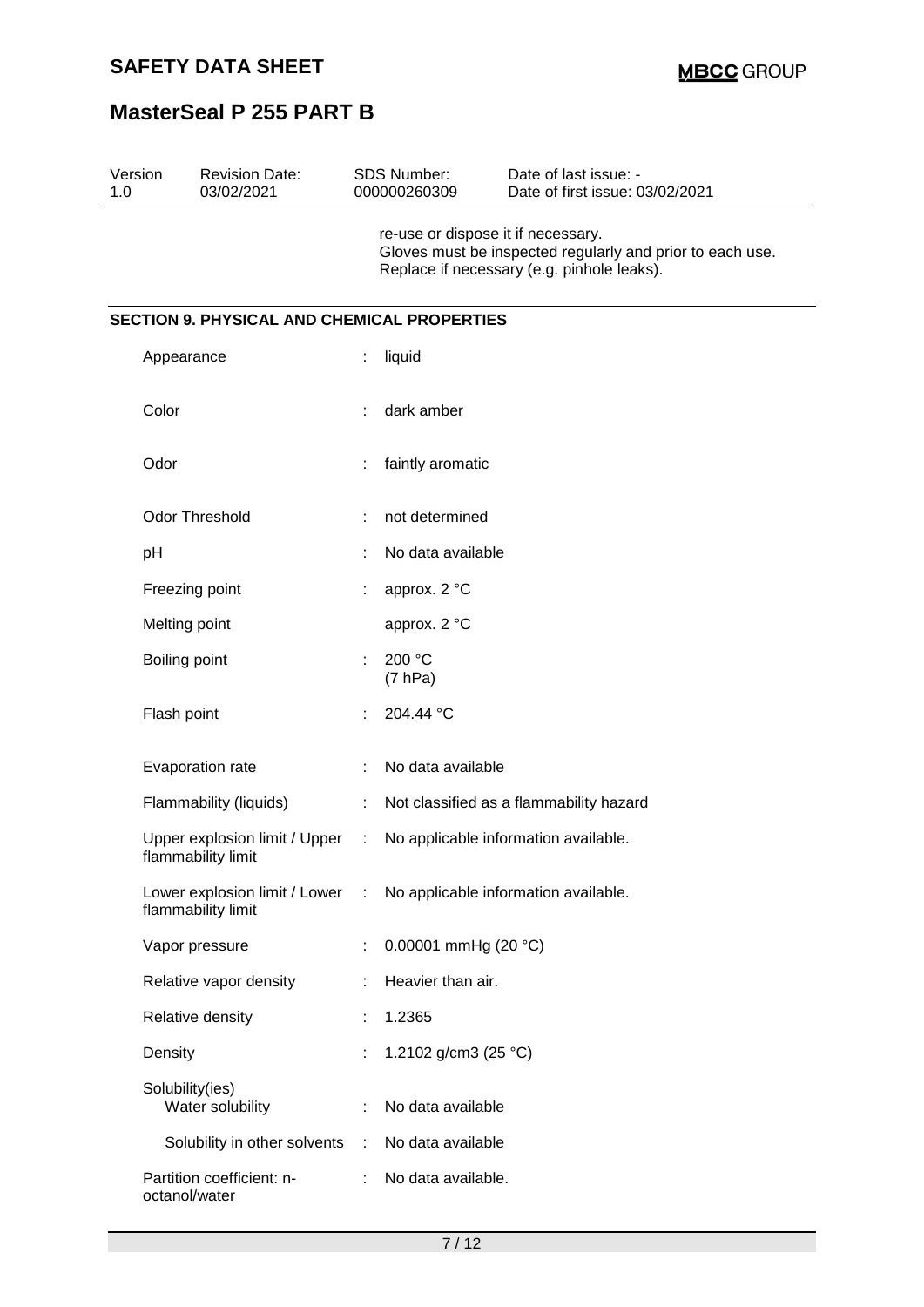# **SAFETY DATA SHEET**

# **MasterSeal P 255 PART B**

| Version<br>1.0 | <b>Revision Date:</b><br>03/02/2021         |    | SDS Number:<br>000000260309                                                       | Date of last issue: -<br>Date of first issue: 03/02/2021  |
|----------------|---------------------------------------------|----|-----------------------------------------------------------------------------------|-----------------------------------------------------------|
|                |                                             |    |                                                                                   |                                                           |
|                | Autoignition temperature                    | ÷. | No data available                                                                 |                                                           |
|                | Decomposition temperature                   |    | No decomposition if stored and handled as pre-<br>scribed/indicated.              |                                                           |
|                | Viscosity<br>Viscosity, dynamic             |    | No data available.                                                                |                                                           |
|                | Viscosity, kinematic                        |    | No data available                                                                 |                                                           |
|                |                                             |    |                                                                                   |                                                           |
|                | <b>Explosive properties</b>                 |    | Not explosive                                                                     |                                                           |
|                | Oxidizing properties                        |    | Based on its structural properties the product is not classified<br>as oxidizing. |                                                           |
|                | Sublimation point                           | ÷. | No data available                                                                 |                                                           |
|                | Molecular weight                            |    | No data available                                                                 |                                                           |
|                | <b>SECTION 10. STABILITY AND REACTIVITY</b> |    |                                                                                   |                                                           |
|                | Reactivity                                  |    | scribed/indicated.                                                                | No hazardous reactions if stored and handled as pre-      |
|                | Chemical stability                          |    | scribed/indicated.                                                                | The product is stable if stored and handled as pre-       |
|                | Possibility of hazardous reac-<br>tions     |    | scribed/indicated.                                                                | The product is stable if stored and handled as pre-       |
|                | Conditions to avoid                         |    |                                                                                   | See SDS section 7 - Handling and storage.                 |
|                | Incompatible materials                      |    | Strong acids<br>Strong bases<br>Strong oxidizing agents<br>Strong reducing agents |                                                           |
|                | Hazardous decomposition<br>products         | ÷  | as prescribed/indicated.                                                          | No hazardous decomposition products if stored and handled |

### **SECTION 11. TOXICOLOGICAL INFORMATION**

#### **Acute toxicity**

Harmful if inhaled.

#### **Product:**

| Acute inhalation toxicity | : Acute toxicity estimate: 16.89 mg/l<br>Exposure time: 4 h<br>Test atmosphere: vapor<br>Method: Calculation method |
|---------------------------|---------------------------------------------------------------------------------------------------------------------|
|                           |                                                                                                                     |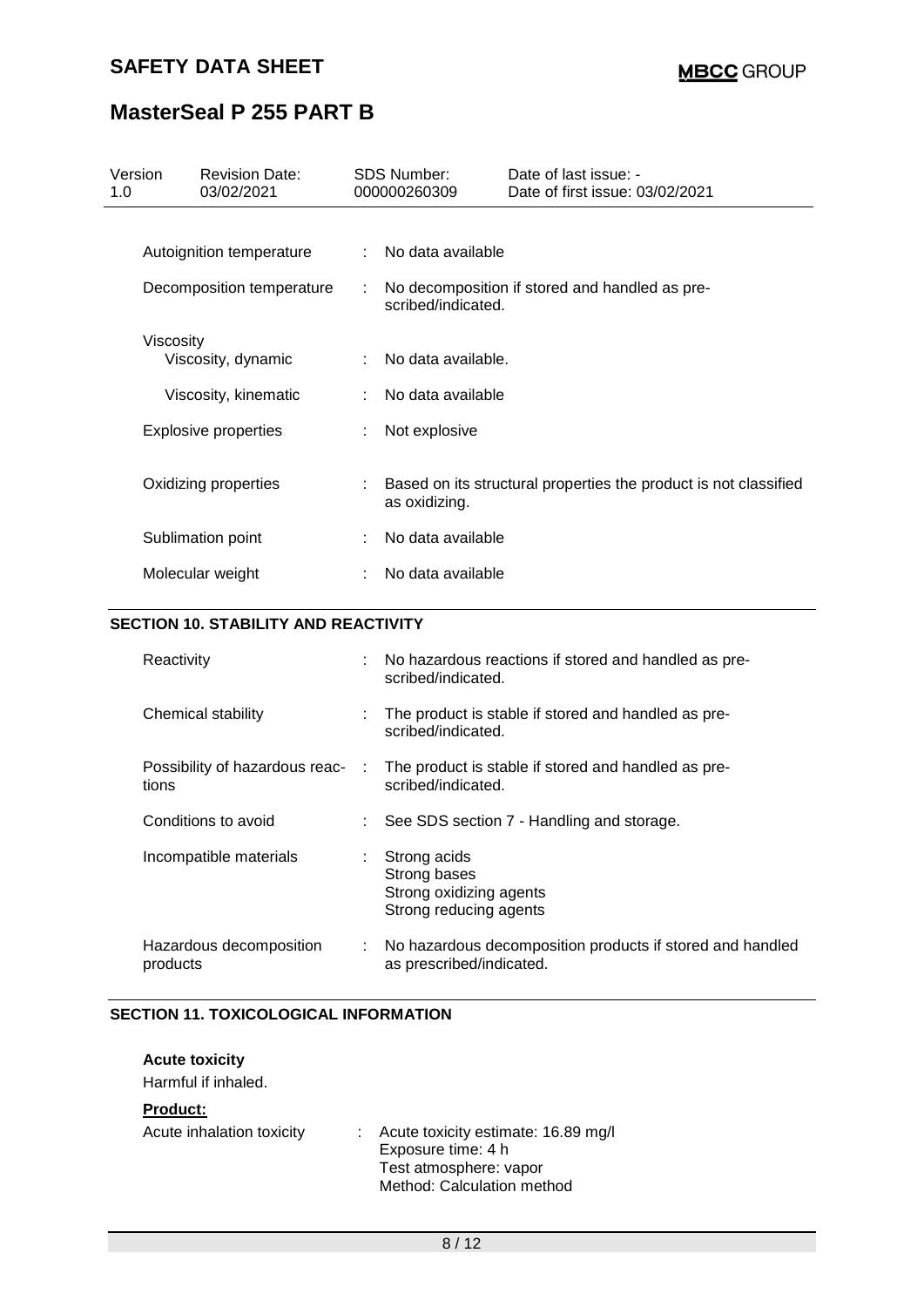| <b>Revision Date:</b><br>03/02/2021                                                                                                                        | <b>SDS Number:</b><br>000000260309 | Date of last issue: -<br>Date of first issue: 03/02/2021                                                                                                                                  |  |  |  |  |
|------------------------------------------------------------------------------------------------------------------------------------------------------------|------------------------------------|-------------------------------------------------------------------------------------------------------------------------------------------------------------------------------------------|--|--|--|--|
| <b>Skin corrosion/irritation</b><br>Causes skin irritation.                                                                                                |                                    |                                                                                                                                                                                           |  |  |  |  |
| Serious eye damage/eye irritation                                                                                                                          |                                    |                                                                                                                                                                                           |  |  |  |  |
| Respiratory or skin sensitization                                                                                                                          |                                    |                                                                                                                                                                                           |  |  |  |  |
| <b>Skin sensitization</b><br>May cause an allergic skin reaction.                                                                                          |                                    |                                                                                                                                                                                           |  |  |  |  |
| <b>Respiratory sensitization</b><br>May cause allergy or asthma symptoms or breathing difficulties if inhaled.                                             |                                    |                                                                                                                                                                                           |  |  |  |  |
| <b>Germ cell mutagenicity</b><br>Not classified based on available information.                                                                            |                                    |                                                                                                                                                                                           |  |  |  |  |
| Carcinogenicity<br>Suspected of causing cancer.                                                                                                            |                                    |                                                                                                                                                                                           |  |  |  |  |
| <b>Reproductive toxicity</b><br>Not classified based on available information.                                                                             |                                    |                                                                                                                                                                                           |  |  |  |  |
| <b>STOT-single exposure</b><br>May cause respiratory irritation.                                                                                           |                                    |                                                                                                                                                                                           |  |  |  |  |
| <b>STOT-repeated exposure</b><br>May cause damage to organs (Respiratory system, Olfactory organs) through prolonged or re-<br>peated exposure if inhaled. |                                    |                                                                                                                                                                                           |  |  |  |  |
| <b>Aspiration toxicity</b>                                                                                                                                 |                                    |                                                                                                                                                                                           |  |  |  |  |
| Not classified based on available information.                                                                                                             |                                    |                                                                                                                                                                                           |  |  |  |  |
| <b>Further information</b>                                                                                                                                 |                                    |                                                                                                                                                                                           |  |  |  |  |
| <b>Product:</b>                                                                                                                                            |                                    |                                                                                                                                                                                           |  |  |  |  |
| Remarks                                                                                                                                                    | components.                        | Health injuries are not known or expected under normal use.<br>The product has not been tested. The statements on toxicolo-<br>gy have been derived from the properties of the individual |  |  |  |  |
|                                                                                                                                                            | Causes eye irritation.             |                                                                                                                                                                                           |  |  |  |  |

### **Product:**

### **Ecotoxicology Assessment**

| Acute aguatic toxicity   | : This product has no known ecotoxicological effects. |
|--------------------------|-------------------------------------------------------|
| Chronic aquatic toxicity | : This product has no known ecotoxicological effects. |

### **Persistence and degradability**

No data available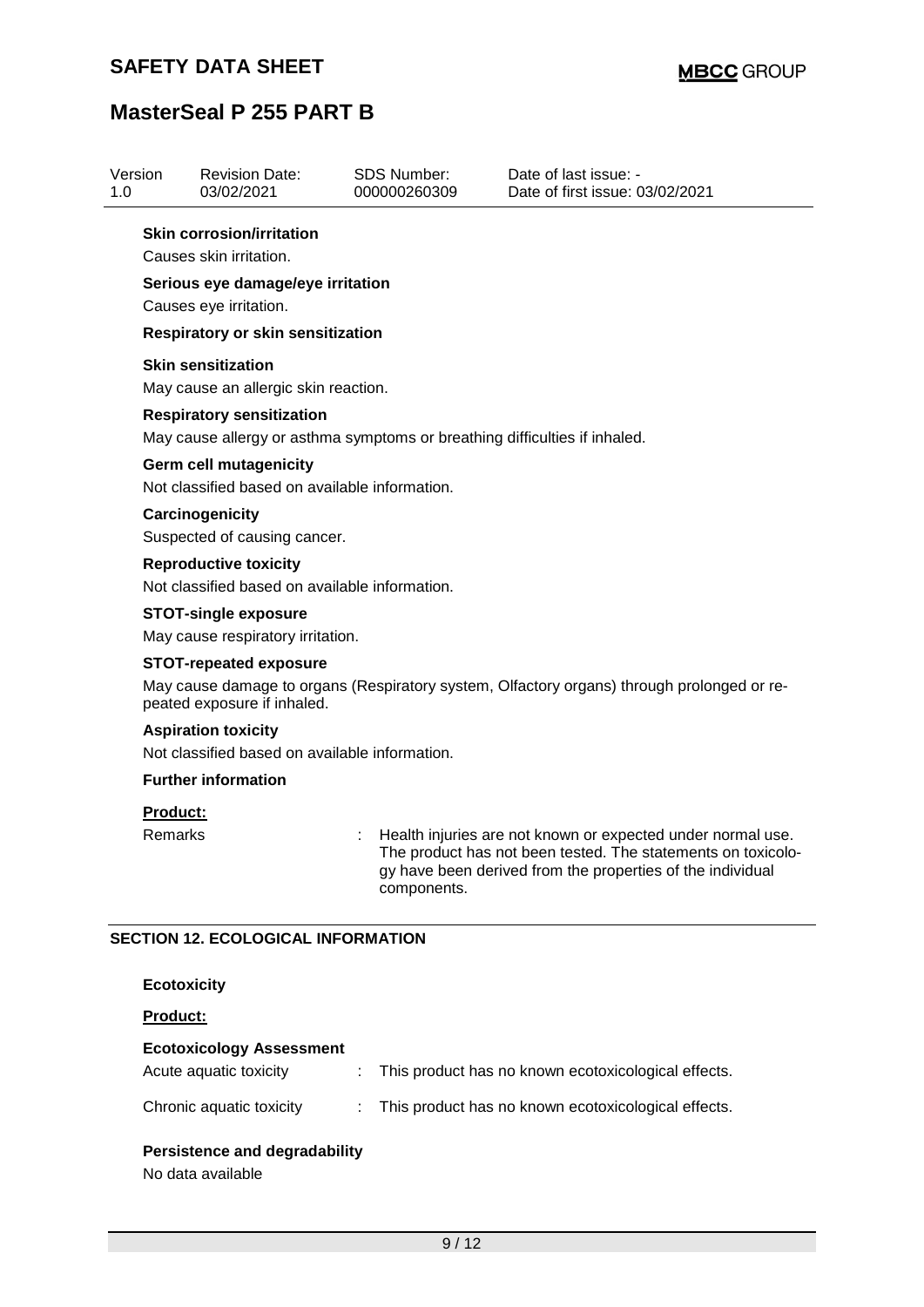| Version<br>1.0            | <b>Revision Date:</b><br>03/02/2021                                                                                            | SDS Number:<br>000000260309 | Date of last issue: -<br>Date of first issue: 03/02/2021                                                                                                                                                                                |
|---------------------------|--------------------------------------------------------------------------------------------------------------------------------|-----------------------------|-----------------------------------------------------------------------------------------------------------------------------------------------------------------------------------------------------------------------------------------|
|                           | <b>Bioaccumulative potential</b><br>No data available<br><b>Mobility in soil</b><br>No data available<br>Other adverse effects |                             |                                                                                                                                                                                                                                         |
| <b>Product:</b><br>mation | Additional ecological infor-                                                                                                   |                             | Do not release untreated into natural waters.<br>Do not allow to enter soil, waterways or waste water channels.<br>The product has not been tested. The statement has been<br>derived from the properties of the individual components. |
|                           | <b>SECTION 13. DISPOSAL CONSIDERATIONS</b>                                                                                     |                             |                                                                                                                                                                                                                                         |

| <b>Disposal methods</b> |                                                                                                                                                                                                                         |
|-------------------------|-------------------------------------------------------------------------------------------------------------------------------------------------------------------------------------------------------------------------|
| Waste from residues     | Dispose of in accordance with national, state and local regula-<br>tions.<br>Residues should be disposed of in the same manner as the<br>substance/product.<br>Do not discharge into drains/surface waters/groundwater. |
| Contaminated packaging  | Empty remaining contents.<br>Dispose of as unused product.<br>Do not re-use empty containers.                                                                                                                           |

#### **SECTION 14. TRANSPORT INFORMATION**

### **International Regulations**

**UNRTDG**

Not regulated as a dangerous good

#### **IATA-DGR**

Not regulated as a dangerous good

#### **IMDG-Code**

Not regulated as a dangerous good

**Transport in bulk according to Annex II of MARPOL 73/78 and the IBC Code** Not applicable for product as supplied.

### **Domestic regulation**

**TDG** Not regulated as a dangerous good

### **SECTION 15. REGULATORY INFORMATION**

### **The ingredients of this product are reported in the following inventories:**

TSCA : All chemical substances in this product are either listed as active on the TSCA Inventory or are in compliance with a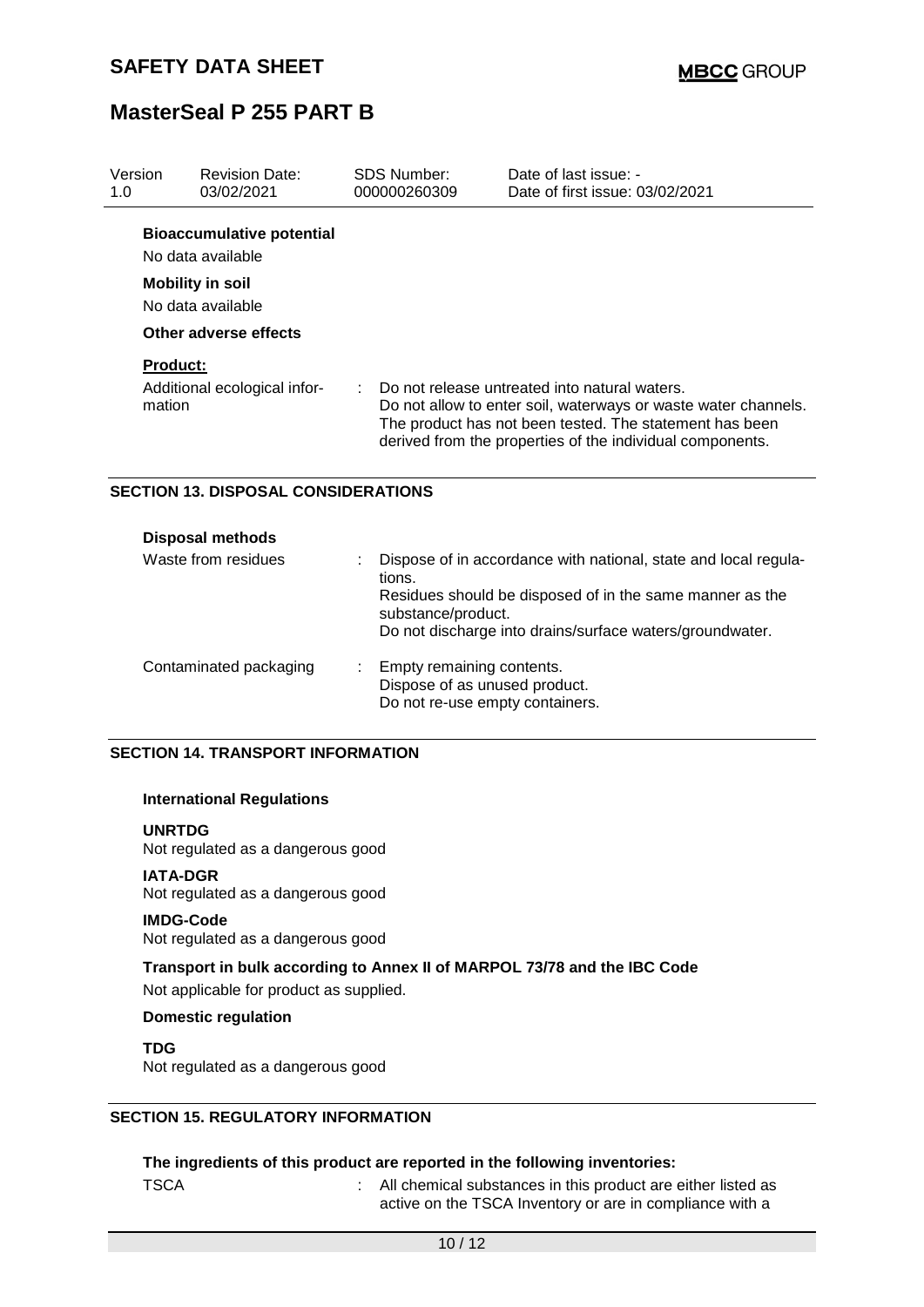| Version<br>1.0 | <b>Revision Date:</b><br>03/02/2021 | <b>SDS Number:</b><br>000000260309 | Date of last issue: -<br>Date of first issue: 03/02/2021                                                                |
|----------------|-------------------------------------|------------------------------------|-------------------------------------------------------------------------------------------------------------------------|
|                |                                     | TSCA Inventory exemption.          |                                                                                                                         |
| DSL            |                                     | DSL.                               | : This product contains one or more components listed on the<br>Canadian NDSL. All other components are on the Canadian |

#### **SECTION 16. OTHER INFORMATION**

| Full text of other abbreviations                                   |                             |                                                                                                                                                   |
|--------------------------------------------------------------------|-----------------------------|---------------------------------------------------------------------------------------------------------------------------------------------------|
| 29 CFR 1910.1000 (Table Z- :<br>$1-A$                              |                             | OSHA - Table Z-1-A (29 CFR 1910.1000)                                                                                                             |
| 29 CFR 1910.1000 (Table Z-<br>1)                                   | $\cdot$ :                   | OSHA - Table Z-1 (Limits for Air Contaminants) 29 CFR<br>1910.1000                                                                                |
| <b>ACGIH</b>                                                       |                             | USA. ACGIH Threshold Limit Values (TLV)                                                                                                           |
| <b>ACGIHTLV</b>                                                    |                             | American Conference of Governmental Industrial Hygienists -<br>threshold limit values (US)                                                        |
| CA AB OEL                                                          |                             | Canada. Alberta, Occupational Health and Safety Code (table<br>2: OEL)                                                                            |
| CA BC OEL                                                          |                             | Canada. British Columbia OEL                                                                                                                      |
| CA ON OEL                                                          |                             | Ontario Table of Occupational Exposure Limits made under<br>the Occupational Health and Safety Act.                                               |
| CA QC OEL                                                          |                             | Québec. Regulation respecting occupational health and safe-<br>ty, Schedule 1, Part 1: Permissible exposure values for air-<br>borne contaminants |
| <b>NIOSH</b>                                                       |                             | NIOSH Pocket Guide to Chemical Hazards (US)                                                                                                       |
| 29 CFR 1910.1000 (Table Z- : Ceiling Limit Value:<br>$1-A$ ) / CLV |                             |                                                                                                                                                   |
| 29 CFR 1910.1000 (Table Z- : Ceiling Limit Value:<br>1) / CLV      |                             |                                                                                                                                                   |
| ACGIH / TWA                                                        |                             | 8-hour, time-weighted average                                                                                                                     |
| <b>ACGIHTLV / TWA value</b>                                        |                             | Time Weighted Average (TWA):                                                                                                                      |
| CA AB OEL / TWA                                                    |                             | 8-hour Occupational exposure limit                                                                                                                |
| CA BC OEL / TWA                                                    |                             | 8-hour time weighted average                                                                                                                      |
| CA BC OEL / C                                                      |                             | ceiling limit                                                                                                                                     |
| CA ON OEL / C                                                      |                             | Ceiling Limit (C)                                                                                                                                 |
| CA ON OEL / TWA                                                    | $\mathcal{E}_{\mathcal{A}}$ | Time-Weighted Average Limit (TWA)                                                                                                                 |
| CA QC OEL / TWAEV                                                  | $\mathbb{R}^n$              | Time-weighted average exposure value                                                                                                              |
| NIOSH / Ceil_Time                                                  |                             | Ceiling Limit Value and Time Period (if specified):                                                                                               |
| NIOSH / REL value                                                  |                             | Recommended exposure limit (REL):                                                                                                                 |

AICS - Australian Inventory of Chemical Substances; ANTT - National Agency for Transport by Land of Brazil; ASTM - American Society for the Testing of Materials; bw - Body weight; CMR -Carcinogen, Mutagen or Reproductive Toxicant; DIN - Standard of the German Institute for Standardisation; DSL - Domestic Substances List (Canada); ECx - Concentration associated with x% response; ELx - Loading rate associated with x% response; EmS - Emergency Schedule; ENCS - Existing and New Chemical Substances (Japan); ErCx - Concentration associated with x% growth rate response; ERG - Emergency Response Guide; GHS - Globally Harmonized System; GLP - Good Laboratory Practice; IARC - International Agency for Research on Cancer; IATA - International Air Transport Association; IBC - International Code for the Construction and Equipment of Ships carrying Dangerous Chemicals in Bulk; IC50 - Half maximal inhibitory concentration; ICAO - International Civil Aviation Organization; IECSC - Inventory of Existing Chemical Substances in China; IMDG - International Maritime Dangerous Goods; IMO - International Maritime Organization; ISHL - Industrial Safety and Health Law (Japan); ISO - International Or-